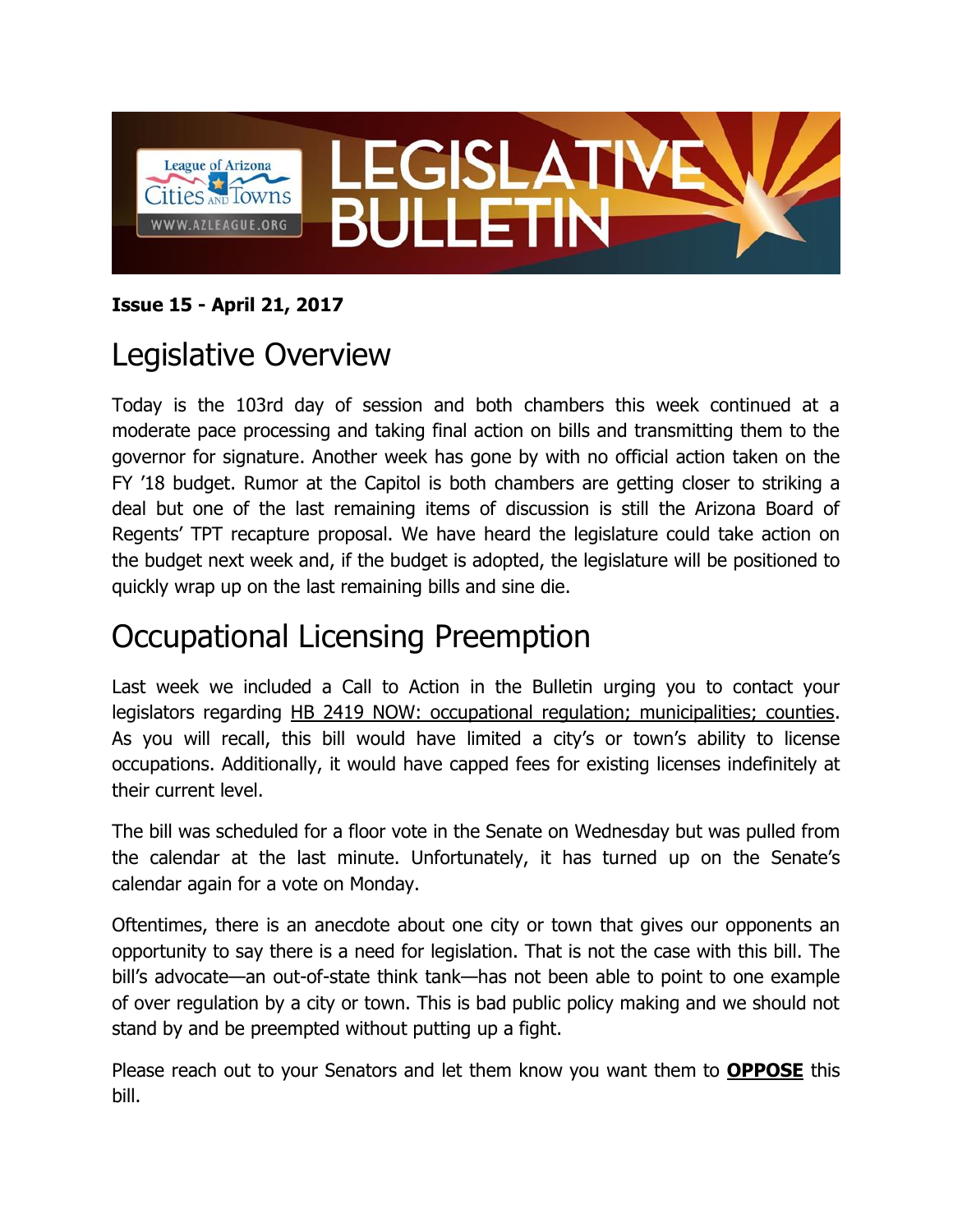# State Budget

We have heard there is agreement between the House, Senate and governor's office on most of the budget items. The sticking point remains the Arizona Board of Regents' bonding proposal. It has been reported to us that this issue was the only topic in this week's round of small group budget meetings.

There is still very little support at the legislature for using the Transaction Privilege Tax (TPT) diversion as the mechanism for funding the proposal but the governor and universities have not yet been willing to publicly support any alternative revenue sources for the bonding program. So the stalemate on the budget continues.

While individual cities and towns have provided considerable financial support for the universities' capital programs within their communities, it is not the role or responsibility of local government to fund operations for higher education. We would typically be an ally for the universities, so it is even more unfortunate that this proposal forces us into a position of opposing them.

Please express your appreciation to your legislators for holding strong on this issue. It is critical that the TPT and revenue sharing system are not compromised.

#### GOOD NEWS – Wastewater Fees

This week the House Committee of the Whole (COW) took action on SB 1430 municipalities; wastewater fees; vacant land, sponsored by Senator David Farnsworth, R-Mesa, LD 16. As mentioned in previous Bulletin articles, a strike-everything amendment was adopted in the Senate, sponsored by Senator Warren Petersen, R-Gilbert, LD 12, that would have prohibited cities and towns from charging vacant land owners a standby fee to recover the cost of maintaining and repairing sewer infrastructure available to the property and repaying outstanding bonds. As a result, this bill would have required cities and towns to restructure existing debt obligations incurred to construct wastewater facilities and force some property owners to pay for sewer capacity and infrastructure available to and on behalf of undeveloped property owners that are receiving benefits from its availability.

Representatives Brenda Barton, R-Payson, LD 6; Isela Blanc, D-Tempe, LD 26; and Regina Cobb, R-Kingman, LD 5, provided explanations during COW that highlighted the negative impacts the bill would have, predominantly in the cities of Sedona, Lake Havasu City and Sierra Vista. Their effort led to the House defeating the measure with a